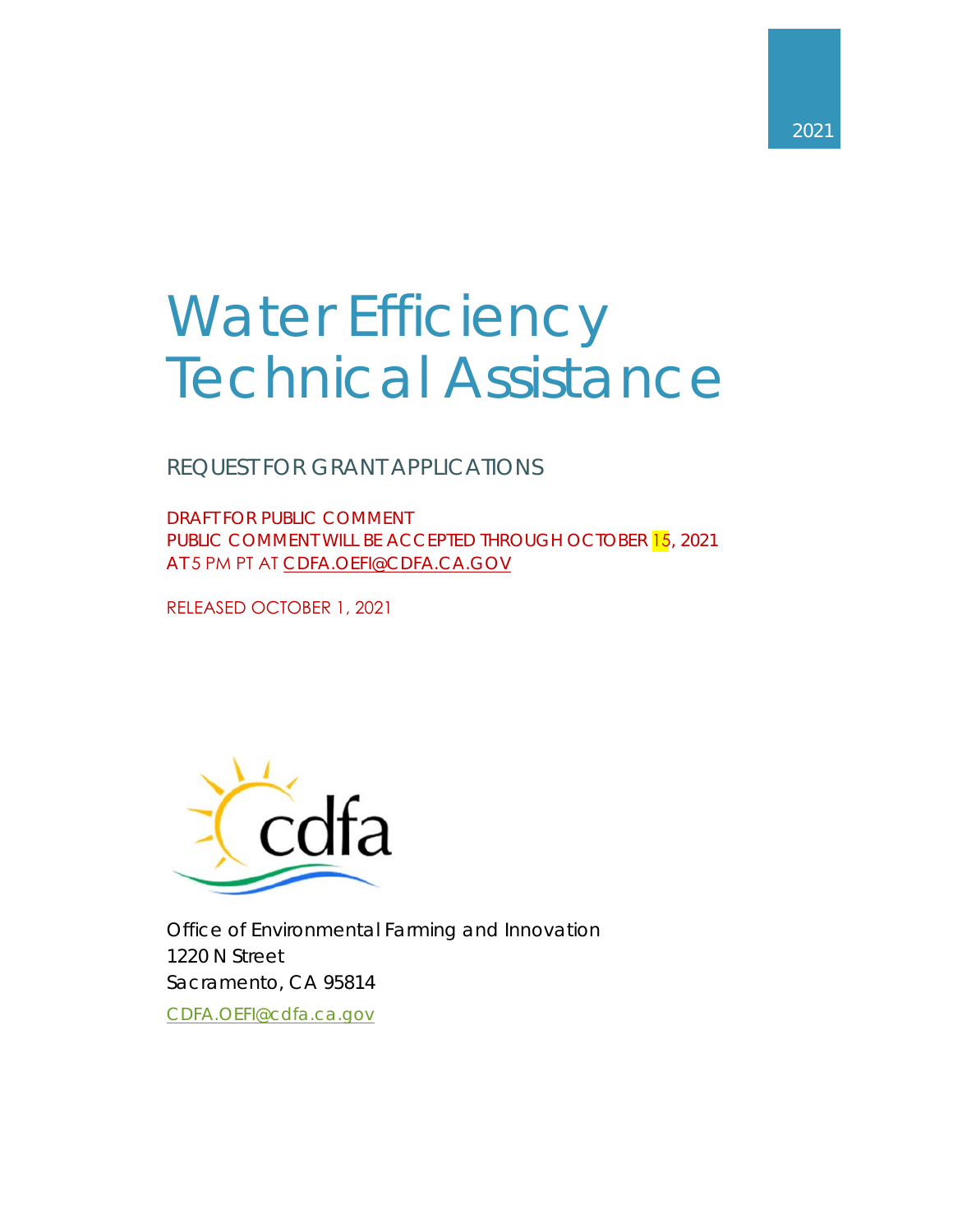## Contents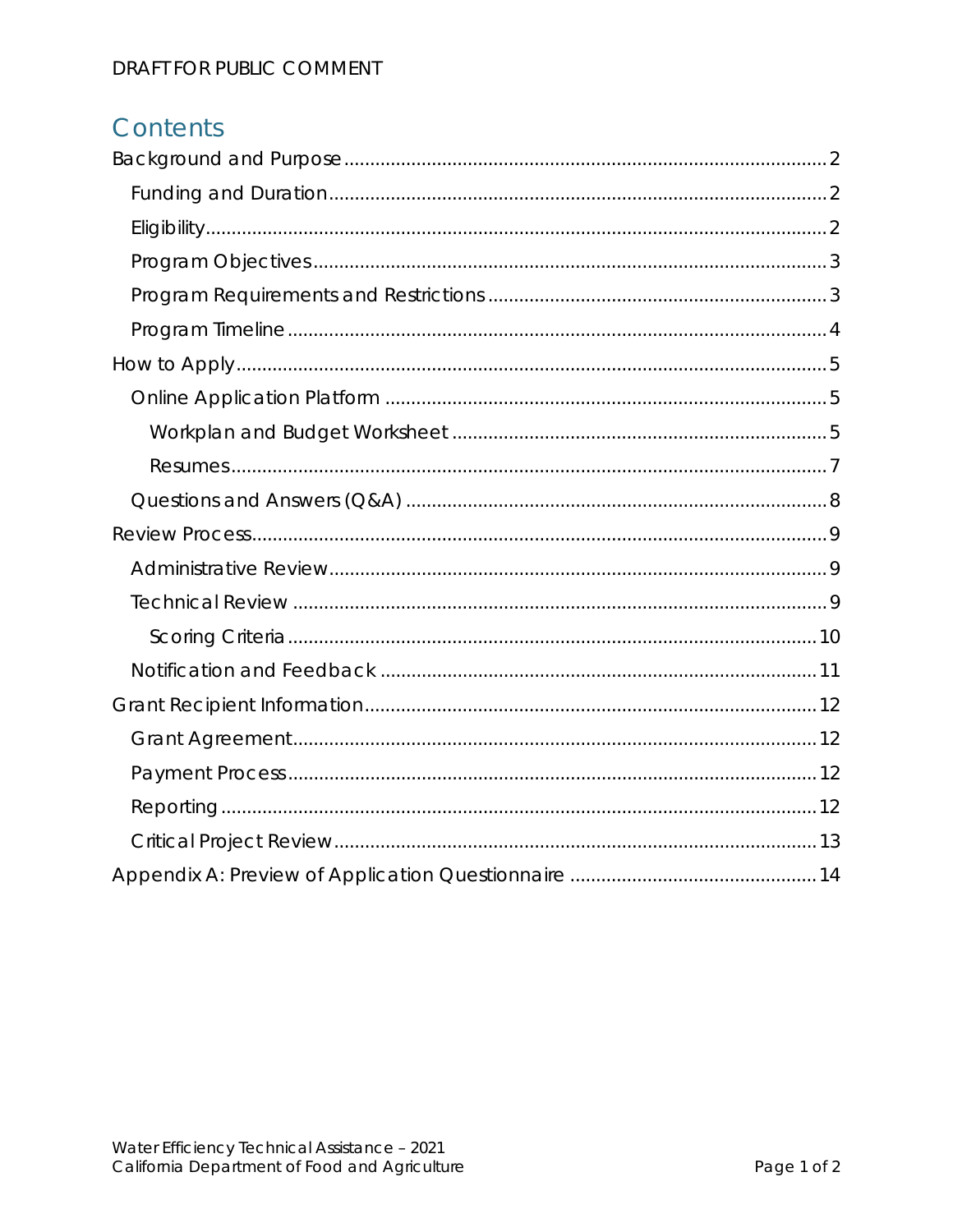## Background and Purpose

 and energy use efficiency and nutrient management. The California Department of Food and Agriculture is pleased to announce a competitive grant application process for the Water Efficiency Technical Assistance (WETA) program. The Budget Act of 2021 appropriated \$5 million from the General Fund to CDFA for irrigation water efficiency and nutrient management technical assistance grants. The WETA grant program is designed to facilitate technical assistance to agricultural operations for on-farm water

#### **Funding and Duration**

CDFA will award up to \$5 million to eligible organizations.

- The grant term will be 36 months.
- The maximum award amount is \$500,000.
- CDFA reserves the right to offer an award different than the amount requested.
- Funds are distributed on a reimbursement basis following submission of quarterly invoices by the awardee.
- Grant funds may not be expended prior to execution of the grant agreements for awarded projects, or after the completion of the grant agreement term.

#### **Eligibility**

The following entities are eligible to apply for WETA grants:

- Resource Conservation Districts (RCDs)
- University of California, California Community Colleges or California State **Universities**
- Non-profits
- Federally- and California-Recognized Native American Indian Tribes

Entities applying for WETA grants must have demonstrated expertise in on-farm irrigation water and energy use efficiency standards, evaluation and implementation of efficient practices and/or on-farm nutrient management. Lead applicants are encouraged to partner with groundwater sustainability agencies, irrigation districts, and/or water quality coalitions to address local concerns and utilize existing outreach networks.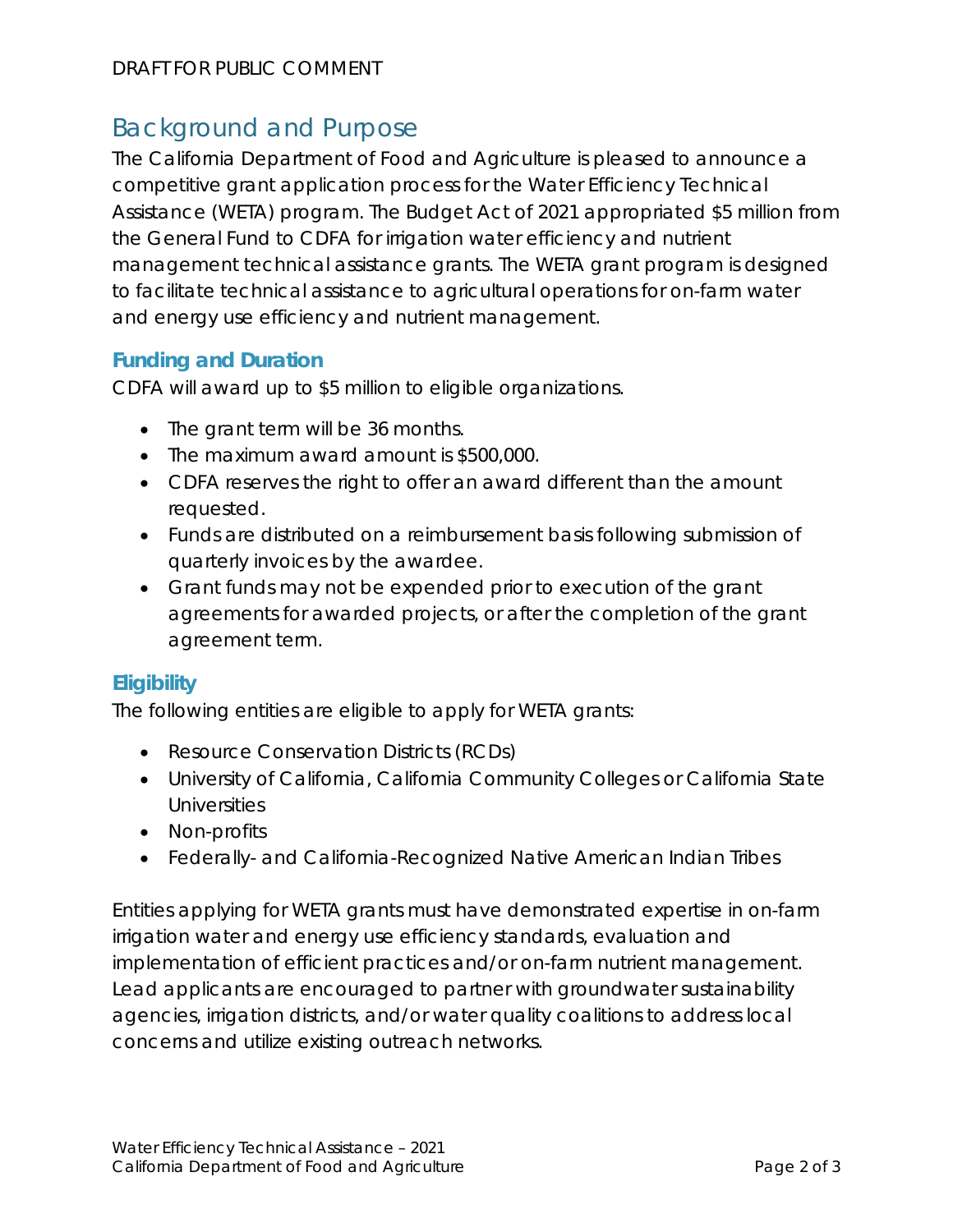#### **Program Objectives**

The WETA program has three objectives for delivering technical assistance. Applicants may apply for funding to engage in any or all of these objectives:

**1. Provide on-farm, one-on-one technical assistance to farmers to evaluate irrigation system efficiency (e.g., mobile irrigation lab) and provide diagnostics, reports and recommendations to growers**

In addition to evaluation of irrigation systems, grant recipients may also assist farmers with irrigation water management technology (e.g., soil moisture sensors, evapotranspiration (ET) station information) calibration, data interpretation and training for proper use of technology for irrigation scheduling and monitoring.

**2. Coordinate or provide pump efficiency testing for farmers**

Grant recipients may support farmers in identifying and scheduling pump testing vendors and provide follow up consultation regarding pump efficiency improvements.

**3. Provide training regarding water use efficiency and nutrient management practices and technology**

Grant recipients may develop training curriculum and programs related to irrigation water use efficiency and nutrient management. Training may be delivered to farmers through workshops and/or virtual settings. The development of training materials for non-English speakers is a crucial need, including the development of recorded training materials that can be accessed on demand (e.g., webinar). All trainings should produce a certificate of completion which will be provided to individuals who completed the training in full.

#### **Program Requirements and Restrictions**

- Grant recipients **may not** charge fees to provide technical assistance to farmers and ranchers. Outreach materials prepared by the grant recipient must indicate that the assistance is free, and no additional fees or costs will be imposed on the farmer or rancher.
- Grant recipients **may not** require farmers and ranchers to include specific proprietary products or favored contractors and other service providers.
- Grant recipients **must** declare all conflict(s) of interest including sponsorship or funding by any corporation that may profit from CDFA's WETA program.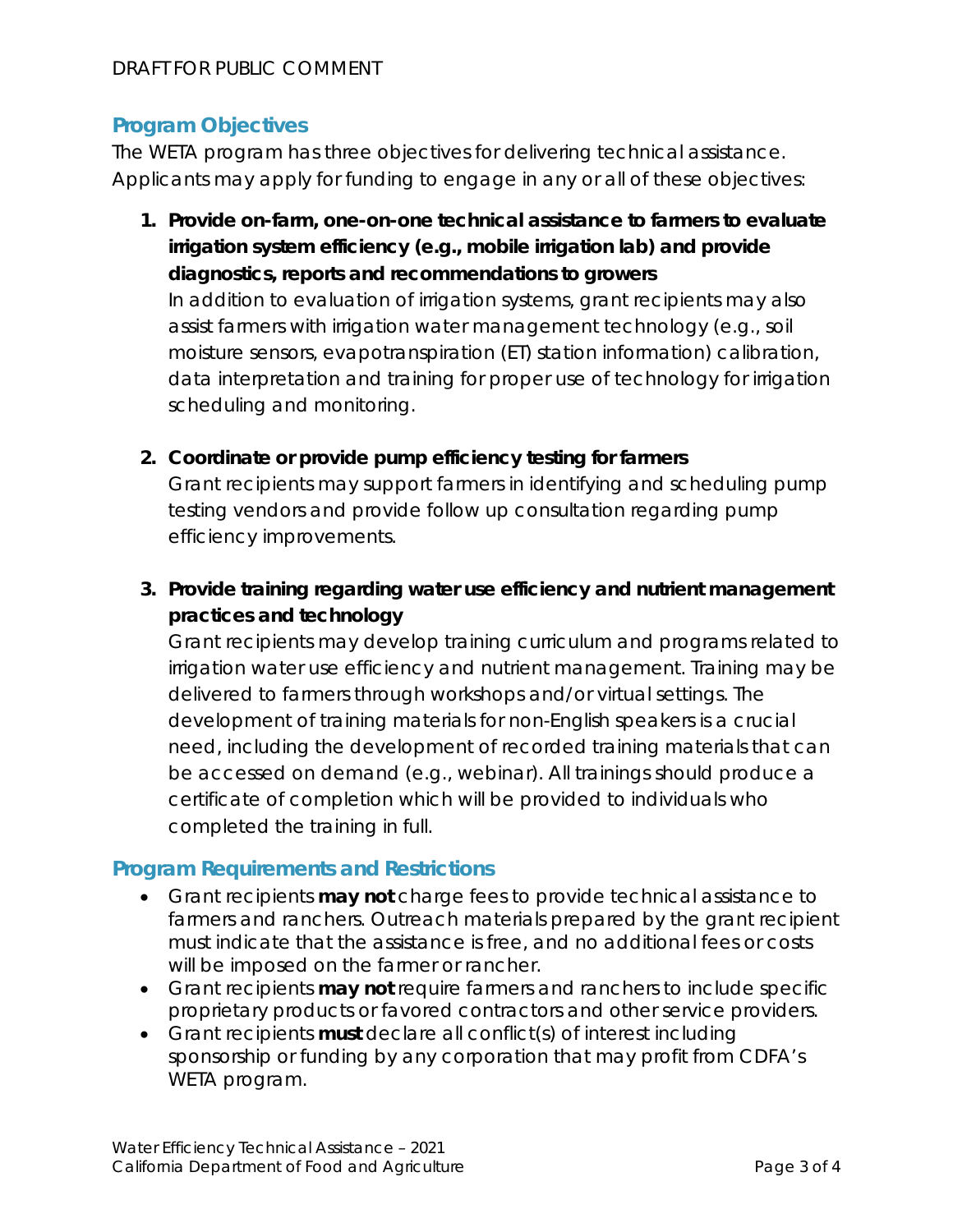- An eligible entity **may not** apply as the lead applicant for the WETA program on more than one application per funding cycle.
- Grant recipients **must** prioritize assistance to Socially Disadvantaged Farmers and Ranchers<sup>1</sup> (SDFRs) and farms and ranches that are 500 acres or less.

#### **Program Timeline**

| <b>Activity</b>                                    | <b>Tentative Dates*</b> |
|----------------------------------------------------|-------------------------|
| Application period begins                          | tbd                     |
| Applications due                                   | TBD                     |
| Review of applications received                    | TBD                     |
| Announcement of awards                             | tbd                     |
| Execution of grant agreements for awarded projects | TRD                     |

\*Subject to change

 members of a group without regard to their individual qualities. These groups include all of the 1 "Socially disadvantaged farmer or rancher" means a farmer or rancher who is a member of a socially disadvantaged group. "Socially disadvantaged group" means a group whose members have been subjected to racial, ethnic, or gender prejudice because of their identity as following: (1) African Americans (2) Native American Indians (3) Alaskan Natives (4) Hispanics (5) Asian Americans (6) Native Hawaiians and Pacific Islanders.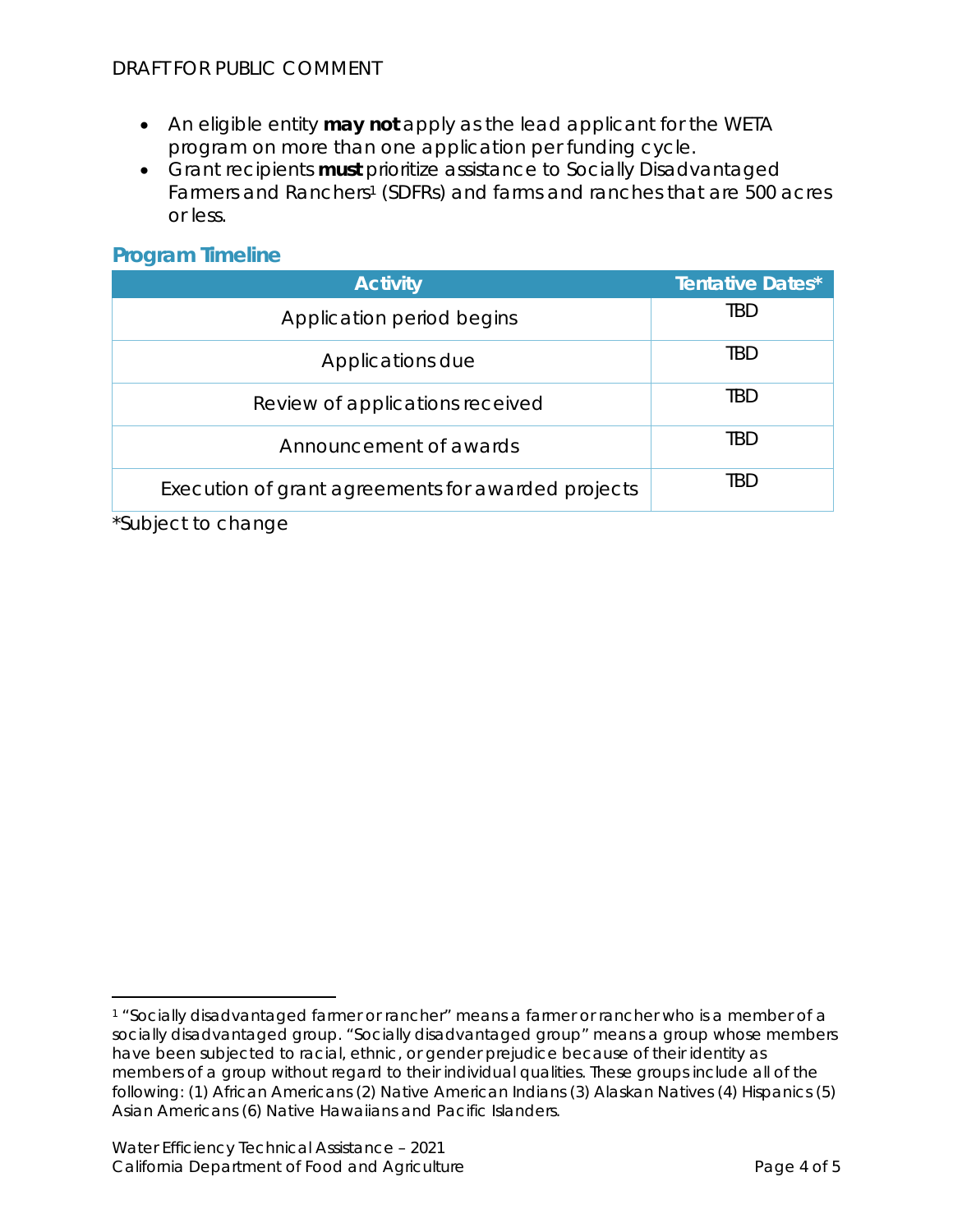## How to Apply

#### **Online Application Platform**

The Water Efficiency Technical Assistance Program application must be submitted online. The application materials and a link to the application portal can be found at https://www.cdfa.ca.gov/oefi/technical/index.html. Applicants must create a user account to submit a grant application. All applications, supporting documents and submissions are subject to public disclosure including posting on the CDFA Office of Environmental Farming and Innovation (OEFI) website.

CDFA requires information for all entities involved in executing the WETA grant objectives. If awarded, the WETA grant agreement will be between CDFA and the lead applicant organization. The lead organization must ensure that all required and proposed tasks are fully completed.

In addition to completing the online questionnaire, applicants will upload several required attachments including the workplan and budget worksheet and resumes.

#### Workplan and Budget Worksheet

Applicants will complete and upload a Workplan and Budget Worksheet to identify the objectives, activities, tasks and costs associated with the project. The Workplan and Budget Worksheet (MS Excel file) is available at https://www.cdfa.ca.gov/oefi/technical/index.html. University of California and California State Universities will use Worksheet (MS Excel file) designated for UC and CSU. All other organizations will use the Worksheet (MS Excel file) designated for non-profits and Resource Conservation Districts.

Each budget item entered into the worksheet must support a Program Objective. Applicants must clearly describe each participating organization's anticipated expenses, as applicable. All costs must be directly related to and necessary for completion of project. Awarded funds will be paid to the lead organization. The lead organization is responsible for disbursement of funds to other participating organizations and contractors.

#### Budget Cost Categories

**Personnel**: Estimate the hourly cost of salary, wages and fringe benefits associated with each activity by individuals employed by the applicant organization.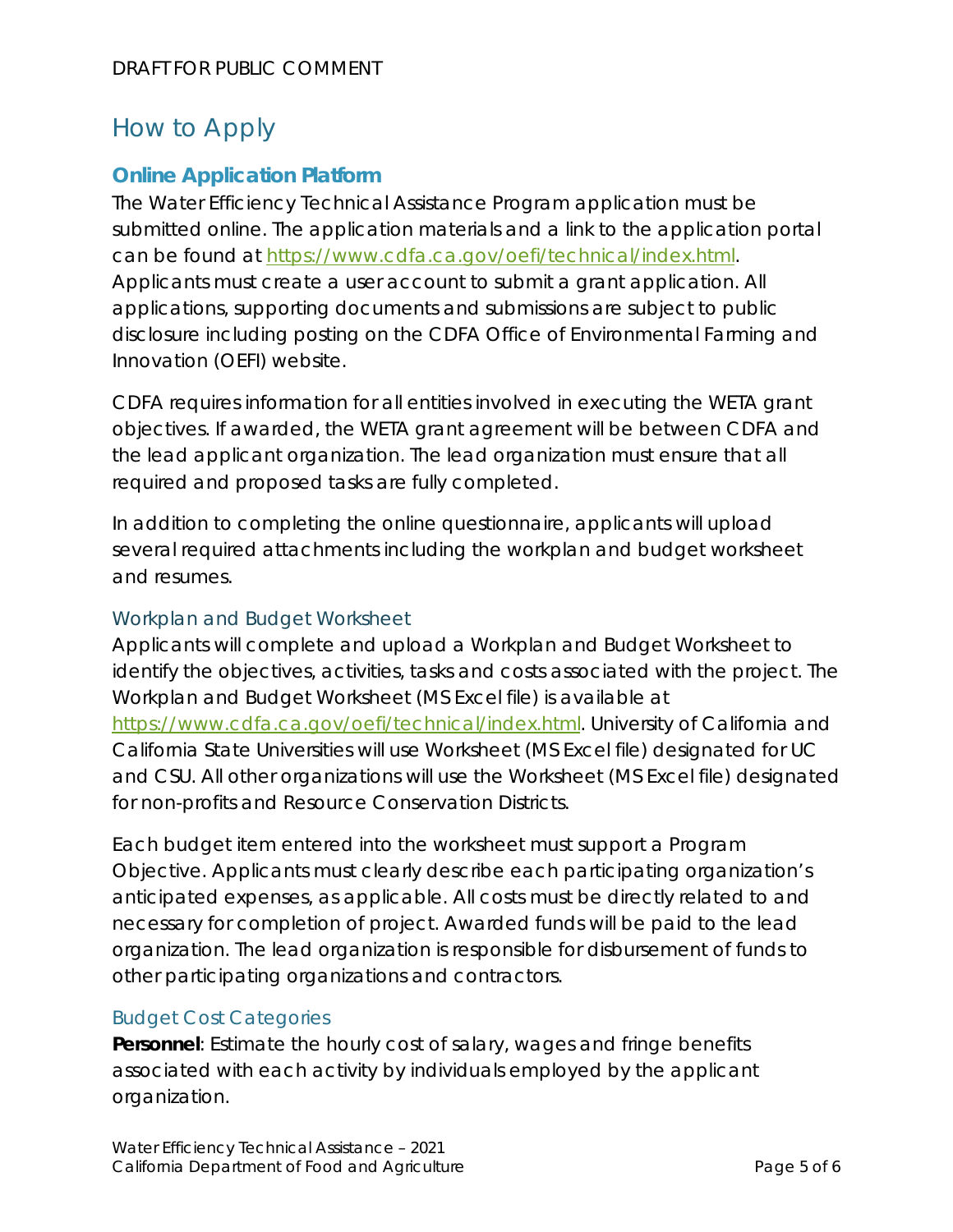#### DRAFT FOR PUBLIC COMMENT

**Contractor:** Estimate the cost of work on the project that will be performed by individuals/organizations other than the applicant (e.g., consultants, contractors, partner organizations, etc.). This amount should include all associated salary and wages, fringe benefits, travel, equipment, supplies, other, and indirect costs. List the services to be provided and the contractors that will work on the project and be paid with grant funds.

 indirect and should not be included under Supplies. **Supplies:** Estimate the cost of supplies associated with each activity. Supplies are items with an acquisition cost less than \$5,000 per unit that are used exclusively for the objectives of the project. Categorize the types of supplies to be purchased. General use office supplies (paper, printer ink, pens, etc.), facilities costs (telephone, internet, etc.), and administrative costs are considered

**Equipment**: Estimate the cost of equipment associated with each activity. Equipment is nonexpendable, tangible personal property with a useful life of more than one year and an acquisition cost which equals or exceeds \$5,000.

**Travel**: Estimate the cost of project-related travel associated with each activity except contractual personnel. In the description column, describe the travel that will be necessary to accomplish the objectives of the project.

**Other:** Estimate the cost of all other project related expenses to support each activity. Expenses typically listed under "Other" include registration fees to attend professional education or training, meeting space or equipment rentals, subscriptions, etc. List the specific types of expenses necessary to accomplish the objectives of the project.

**Indirect:** Indirect costs are facilities and administrative costs that cannot easily be tied directly to the activities of the grant. Examples of common indirect costs include administrative/clerical services, rent, utilities, internet and telephone service, maintenance, and general office supplies. University of California (UC) and California State Universities (CSU) may claim the established indirect cost rate with CDFA. All other eligible organizations may claim an indirect cost rate of 20 percent of total direct costs.

#### Allowable Costs

Examples of allowable costs include:

**Personnel and/or Contractor** expenses associated with: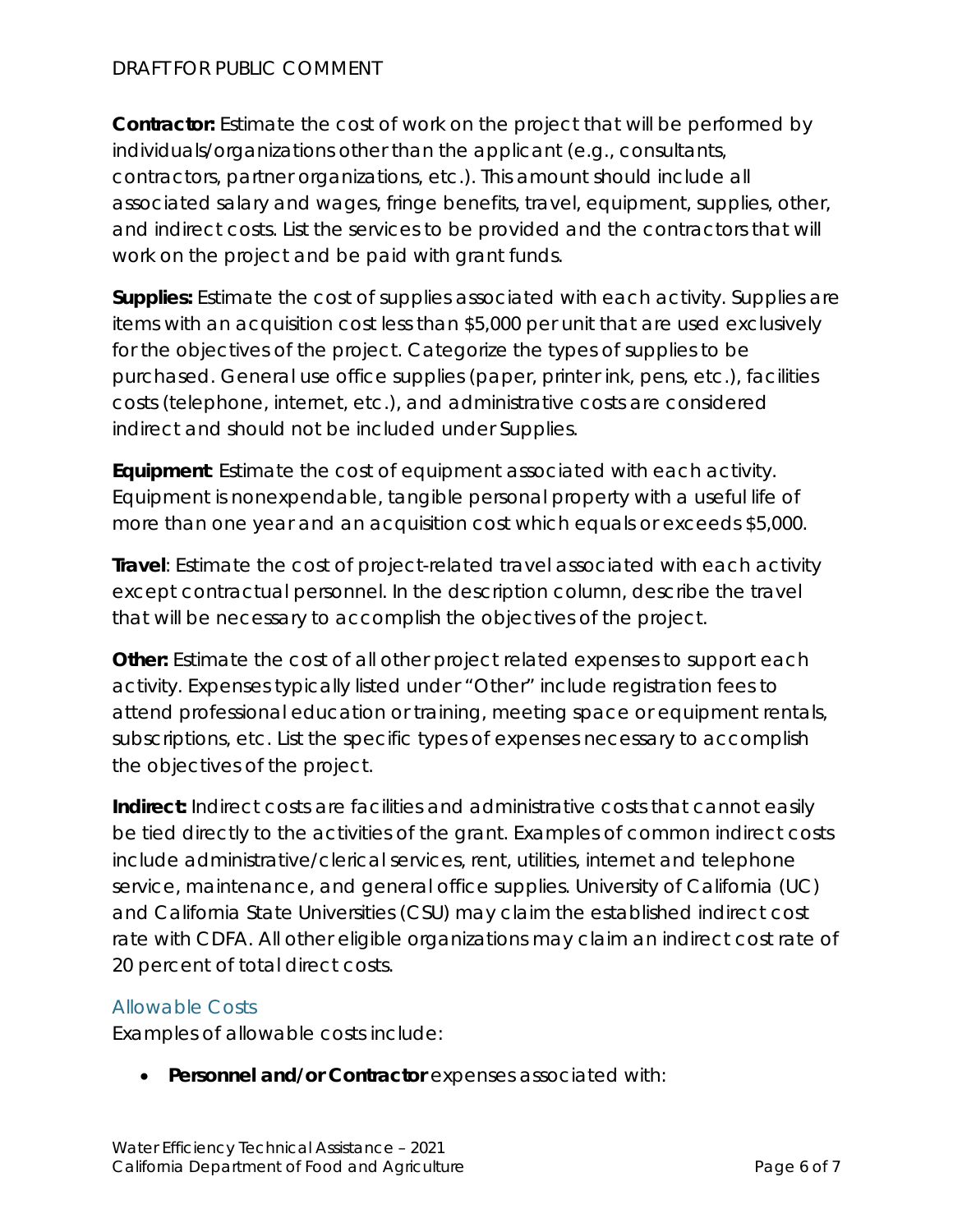- o Conducting on farm water use efficiency audits with the purpose of calculating distribution uniformity (DU) and other efficiency metrics.
- o Developing, facilitating, and administering in-person and online irrigation and/or nutrient management trainings for interested parties.
- o Coordination of and/or performance of pump tests to identify pumping systems' characteristics including overall pumping efficiency.
- o Developing and administering irrigation water management (IWM) system audits to ensure the proper use, function and understanding of technology related to IWM such as flow meters, soil moisture sensors, and/or evapotranspiration sensors.
- o Translation services to increase the impact of irrigation efficiency related activities, workshops, and/or trainings.
- o Reporting and invoicing.
- o Participating in professional development courses and training relevant to the program objectives.
- **Travel Expenses** to farms or training venues including mileage, lodging and per diem.
- **Supplies and/or Equipment** needed for irrigation system or pump evaluation or training including computers, software and vehicle renting or leasing.

#### Unallowable Costs

Examples of unallowable costs include but are not limited to:

- Personnel or contractor hours that are not related to water efficiency and/or nutrient management evaluation, audits, training, administration, or other non-related fields.
- Completion of tasks that are outside of approved workplan and budget
- Assisting farmers or ranchers as they apply for or implement CDFA Climate Smart Agriculture grant projects (SWEEP, HSP, or AMMP).
- Research
- Food/drinks and entertainment

#### Resumes

Upload resumes of key personnel from each participating organization and contractors and indicate the role of each person whose resume is attached.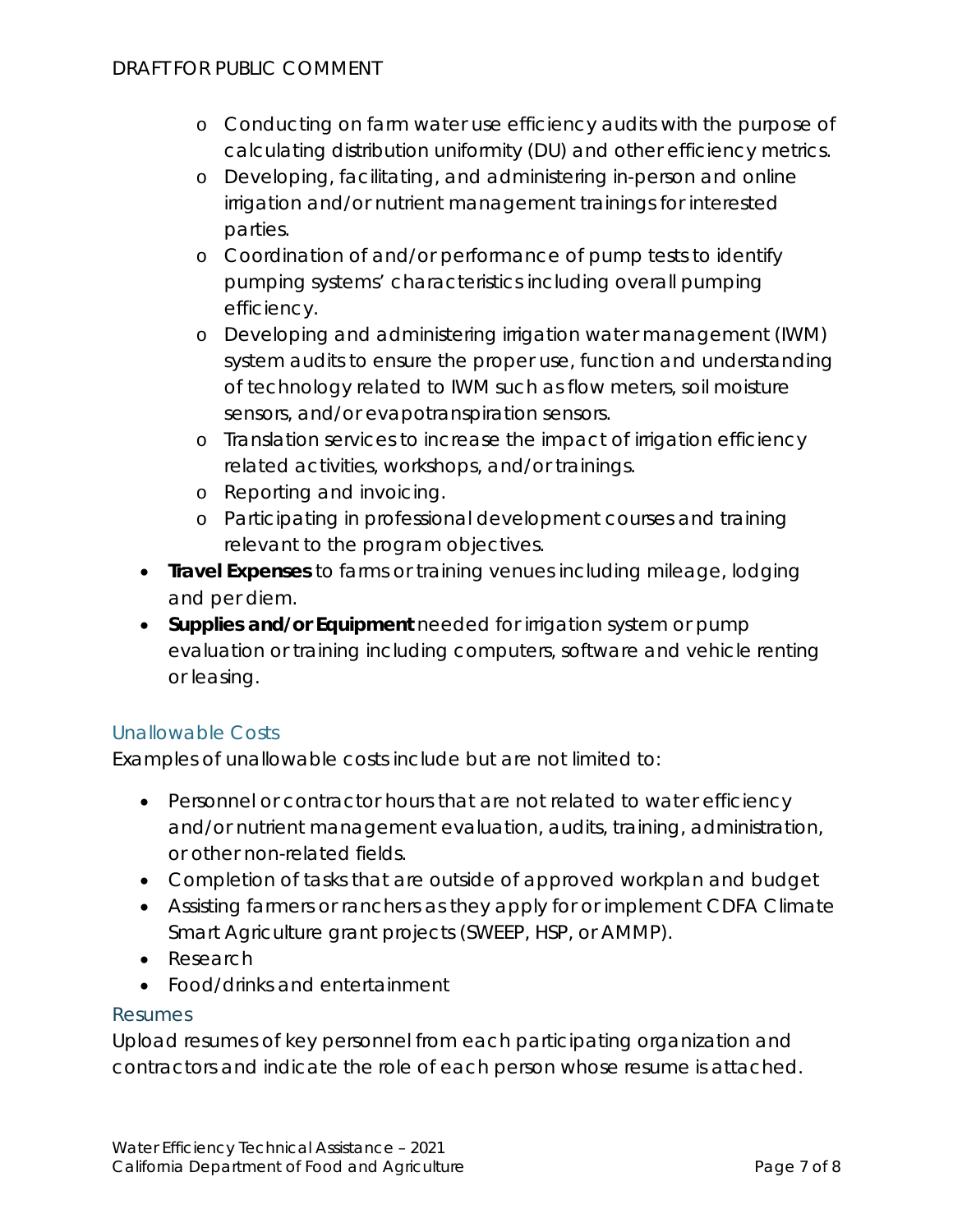Provide in PDF format. Resumes must provide evidence of expertise in irrigation water use efficiency and nutrient management.

#### **Questions and Answers (Q&A)**

During the application period, CDFA will host an informational webinar to provide an overview of program guidelines and application materials. Visit the CDFA OEFI technical assistance website for more information and to register for the webinar.

General questions regarding the solicitation process may be submitted to cdfa.oefi\_csa\_ta@cdfa.ca.gov. Responses to all questions received by email will be posted to CDFA's Technical Assistance website according the following schedule:

| <b>Questions Received By: Responses Provided By:</b> |     |
|------------------------------------------------------|-----|
| TRD                                                  | TRD |

TBD, 2021 at 5:00 p.m. PT is the final deadline to submit questions for the 2021 Water Efficiency Technical Assistance grant application. To maintain the integrity of the competitive grant process, CDFA is unable to advise and/or provide individuals with any information regarding specific grant application questions during the solicitation process.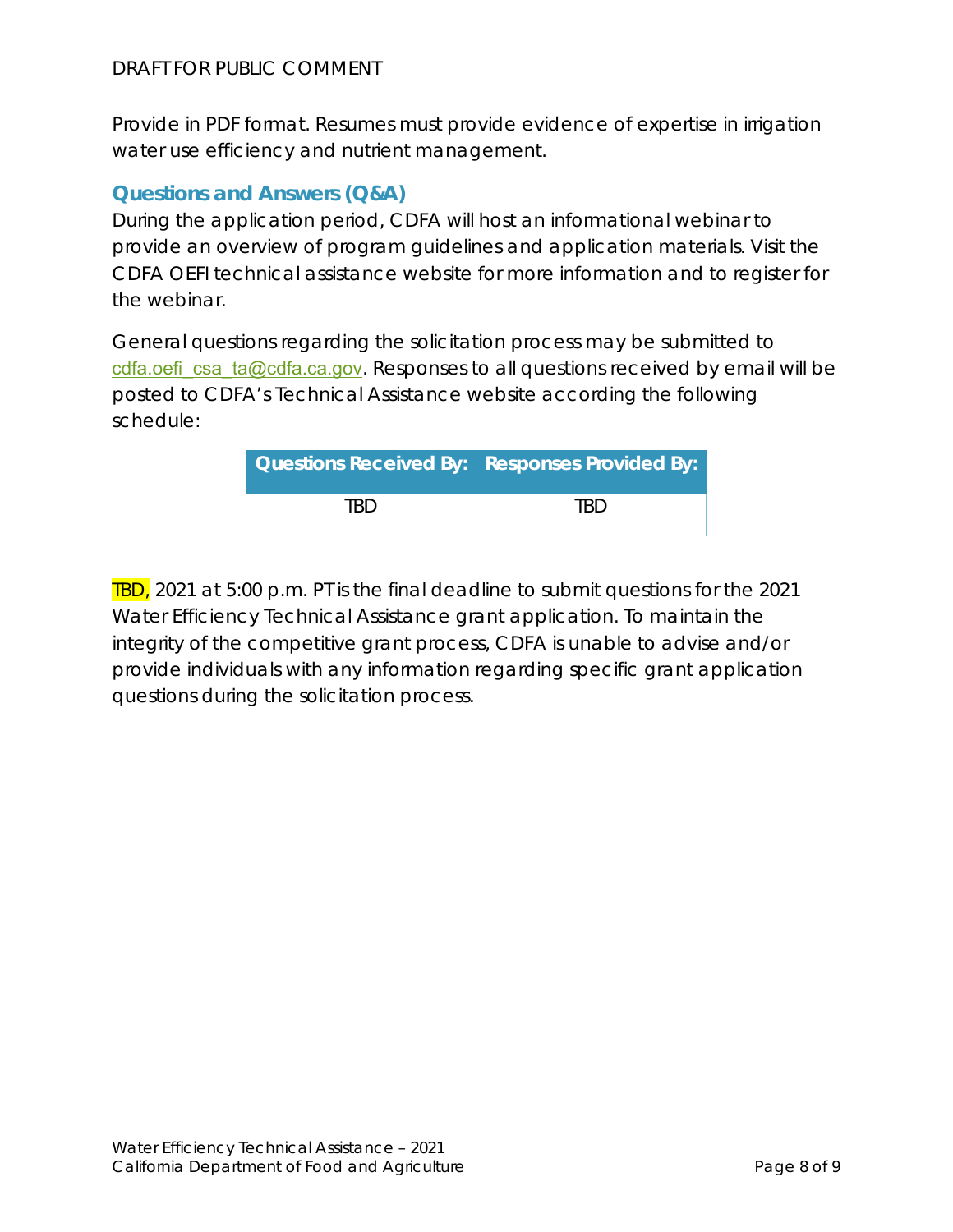## Review Process

Applications will be reviewed in a two-stage process:

#### **Administrative Review**

The purpose of the administrative review is to determine whether grant application requirements are met. During the administrative review, the following will result in the automatic disqualification of a grant application:

- Incomplete grant applications: applications with one or more unanswered questions necessary for administrative or technical review.
- Incomplete grant applications: applications with missing, blank, unreadable, corrupt, or otherwise unusable attachments.
- Applications that include activities outside the grant duration.
- Applications with unallowable costs or activities necessary to complete the project objectives.
- Requests for more than the maximum award amount.
- Applications that do not comply with Eligibility or meet Program Requirements and Restrictions

APPEAL RIGHTS: Any disqualification taken during the administrative review for the preceding reasons may be appealed to CDFA's Office of Hearings and Appeals Office within 10 days of receiving a notice of disqualification from CDFA. The appeal must be in writing and signed by the responsible party name on the grant application. It must state the grounds for the appeal and include any supporting documents and a copy of the CDFA decision being challenged. The submissions must be sent to the California Department of Food and Agriculture, Office of Hearings and Appeals, 1220 N Street, Sacramento, CA 95814 or emailed to CDFA.LegalOffice@cdfa.ca.gov. If submissions are not received within the time frame provided above, the appeal will be denied.

#### **Technical Review**

Technical review will be completed by CDFA staff in the Office of Environmental Farming and Innovation. Technical review will be based on the detailed scoring criteria outlined below. CDFA will select highest scoring applications for award of grant funds.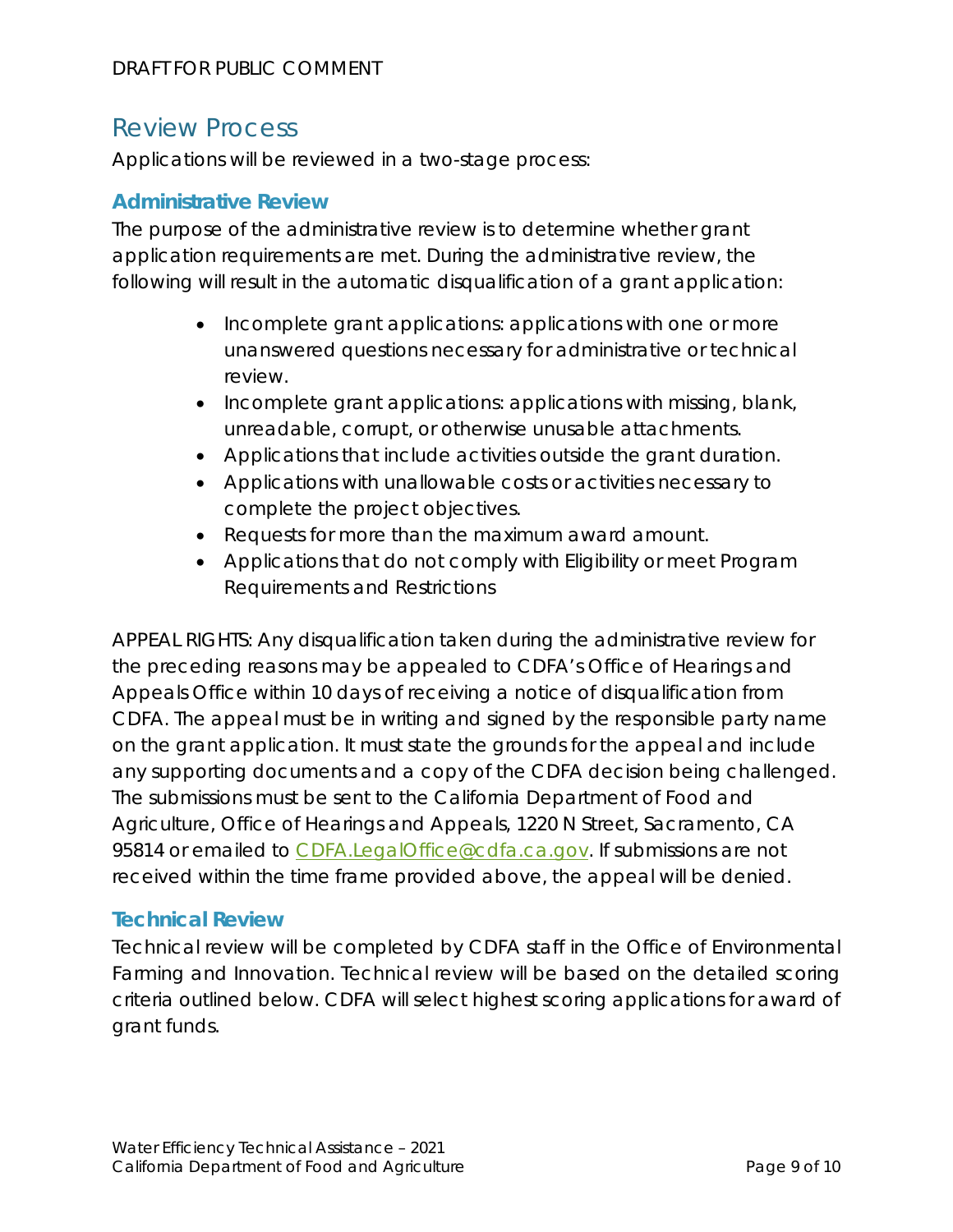#### DRAFT FOR PUBLIC COMMENT

## Scoring Criteria

| <b>Criteria</b>                                                                                                                                                                                                                                                                                                                                                                                                                                                                                                                                                                                                                                                                                                                                                                                                                                                                                                                                                                                                                                                                                                         | <b>Maximum</b><br><b>Points</b> |
|-------------------------------------------------------------------------------------------------------------------------------------------------------------------------------------------------------------------------------------------------------------------------------------------------------------------------------------------------------------------------------------------------------------------------------------------------------------------------------------------------------------------------------------------------------------------------------------------------------------------------------------------------------------------------------------------------------------------------------------------------------------------------------------------------------------------------------------------------------------------------------------------------------------------------------------------------------------------------------------------------------------------------------------------------------------------------------------------------------------------------|---------------------------------|
| Workplan<br>Are the estimated number of farmers the applicant<br>proposes to assist provided and reasonable?<br>Does the applicant provide sufficient details of all activities<br>$\bullet$<br>proposed?<br>Does the workplan include in-field irrigation water<br>$\bullet$<br>efficiency assessments to farmers/ranchers?<br>Does the applicant discuss their plan for conducting<br>$\bullet$<br>outreach and identifying farmers for assistance?<br>Are the activities achievable with the requested budget?<br>$\bullet$<br>Does the application include a detailed reporting and<br>$\bullet$<br>evaluation component?<br>Does the applicant clearly indicate the regions that will be<br>$\bullet$<br>served by the applicant?<br>Does the applicant clearly detail the organization's case for<br>$\bullet$<br>serving the region proposed?<br>Does the applicant propose to provide assistance in<br>$\bullet$<br>languages other than English?<br>Does the application clearly identify how the organization<br>$\bullet$<br>will prioritize assistance for farms and ranches that are 500<br>acres or less? | 40                              |
| <b>Statement of Qualifications</b><br>Does the SOQ clearly identify the capacity of the lead<br>applicant organization to provide water efficiency technical<br>assistance?<br>Has the applicant adequately explained<br>how<br>the<br>education, work history, and/or technical expertise of key<br>personnel makes them qualified for this role?<br>Will the organization need to hire or contract lead technical<br>assistance providers?<br>Are roles of key personnel from each participating<br>organization clearly described?                                                                                                                                                                                                                                                                                                                                                                                                                                                                                                                                                                                   | 30                              |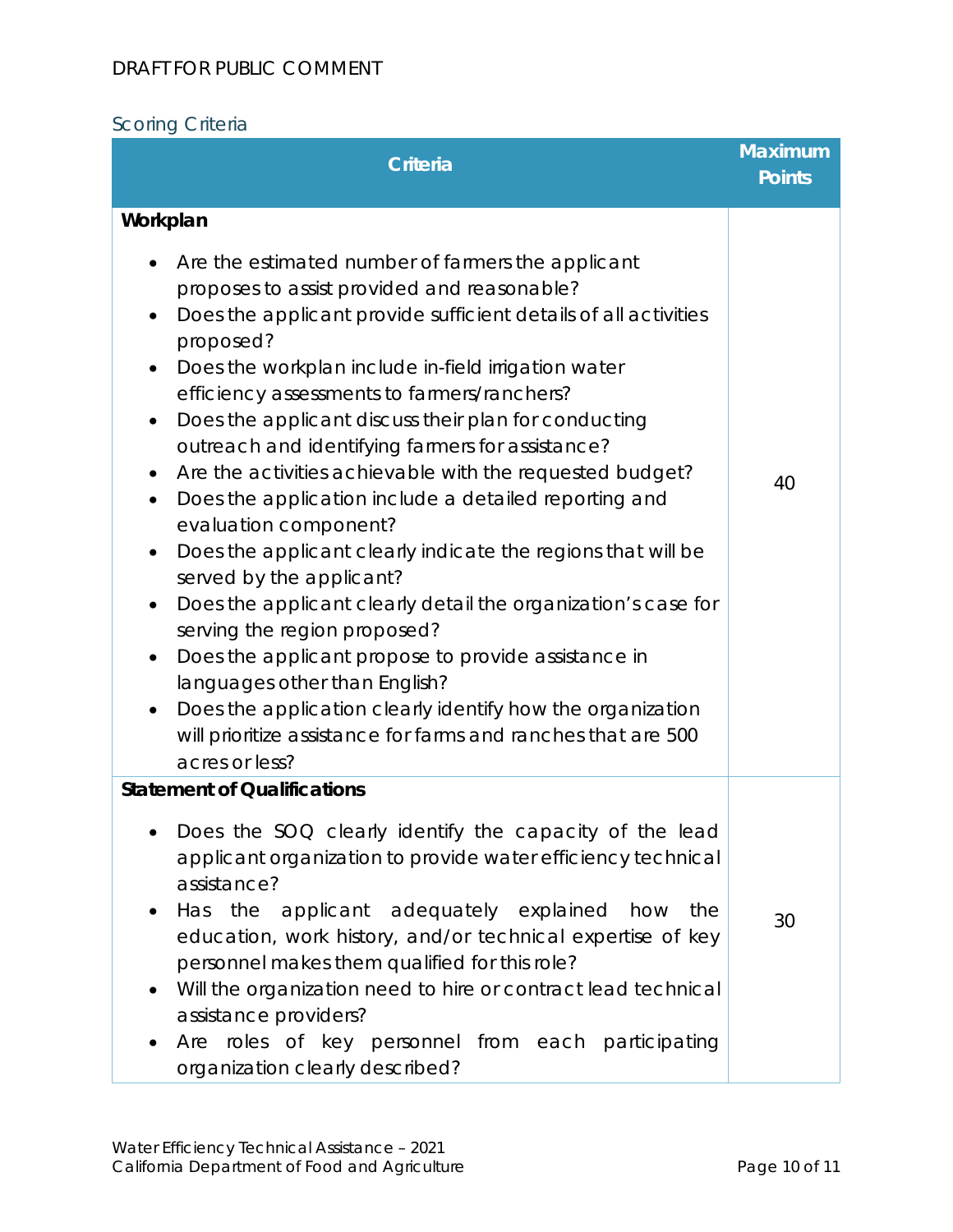| <b>Criteria</b>                                                                                                                                                                                                                                                                                                                                                                                                                                                                                                                                                                                                            | <b>Maximum</b><br><b>Points</b> |
|----------------------------------------------------------------------------------------------------------------------------------------------------------------------------------------------------------------------------------------------------------------------------------------------------------------------------------------------------------------------------------------------------------------------------------------------------------------------------------------------------------------------------------------------------------------------------------------------------------------------------|---------------------------------|
| Does the application clearly identify the staff person or<br>$\bullet$<br>personnel who will be involved in each task, including<br>alternative or secondary contacts?<br>project include partnership or regional<br>Does<br>the<br>$\bullet$<br>coordination among multiple organizations?<br>If a partner organization is indicated, does the partnership<br>$\bullet$<br>provide technical assistance to a larger base of farmers and<br>ranchers than would be accomplished by a<br>single<br>organization?<br>Do the resumes of individuals listed in the proposal align well<br>$\bullet$<br>with relevant expertise |                                 |
| <b>Budget</b><br>Does the proposed budget outline all anticipated<br>$\bullet$<br>expenses?<br>Is the budget at or below the maximum award?<br>$\bullet$<br>Are the costs included in the budget for each activity<br>reasonable?<br>Is the Budget consistent with the Workplan?<br>$\bullet$<br>Is the division of funds between activities reasonable?                                                                                                                                                                                                                                                                   | 20                              |
| <b>Prioritization of Assistance to SDFRs</b><br>Are 25% of the funds allocated for providing assistance to<br>SDFR <sub>s</sub> ?<br>Does the Workplan include adequate details about how<br>the organization will reach SDFRs?<br>Does the budget clearly identify costs dedicated to<br>assistance to SDFRs?                                                                                                                                                                                                                                                                                                             | 10                              |
| Total                                                                                                                                                                                                                                                                                                                                                                                                                                                                                                                                                                                                                      | 100                             |

Past performance of applicants in OEFI programs, if applicable, may be taken into consideration during selection. Past performance may include timely and satisfactory completion of funded activities and reporting requirements.

#### **Notification and Feedback**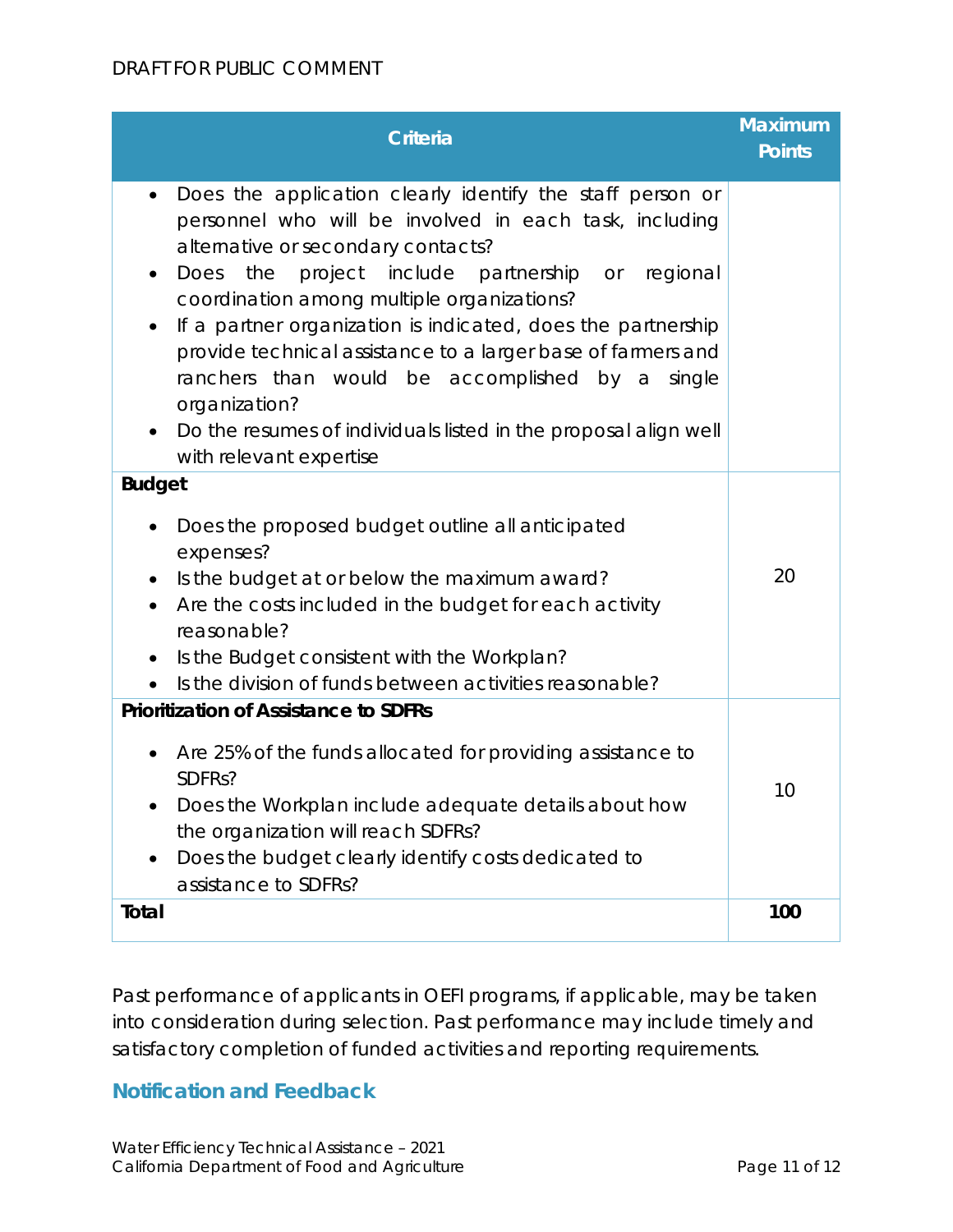All applicants will be notified regarding the status of their grant applications. Successful applicants will receive specific instructions regarding the award process, including information on invoicing and reporting requirements. Applicants not selected for funding will receive feedback regarding their applications within 60 days after receiving notification. CDFA will post basic information on the Technical Assistance website

(https://www.cdfa.ca.gov/oefi/technical/) regarding the applications received at least 10 days before awarding grant funds. After projects are selected and all funds are encumbered, CDFA will post an updated list of awarded projects. Applications will be treated in accordance with Public Records Act requirements and certain information, subject to those requirements, may be publicly disclosed.

# Grant Recipient Information

#### **Grant Agreement**

Applicants selected for award of funds will receive a Grant Agreement package with specific instructions regarding award requirements including information on project implementation and payment process. Once a Grant Agreement is executed, grant recipients can begin implementation of the project. Grant recipients are responsible for the overall management of their awarded project to ensure all project activities are completed no later than TBD.

#### **Payment Process**

CDFA will provide grant recipients with the necessary grant award and invoicing documents. Funds will be allocated on a reimbursement basis. Invoices must be submitted quarterly and include all supporting financial documentation to substantiate expenses CDFA will withhold 10 percent from the total grant award until a final report is submitted to ensure grant recipients meet all reporting requirements. Invoicing and closeout of all project expenditures must be completed no later than **TBD**.

#### **Reporting**

Grant recipients must submit detailed quarterly Progress Reports to CDFA identifying activities accomplished in the reporting period. CDFA will provide a customized reporting template and schedule to grant recipients. Progress Reports will include, at a minimum: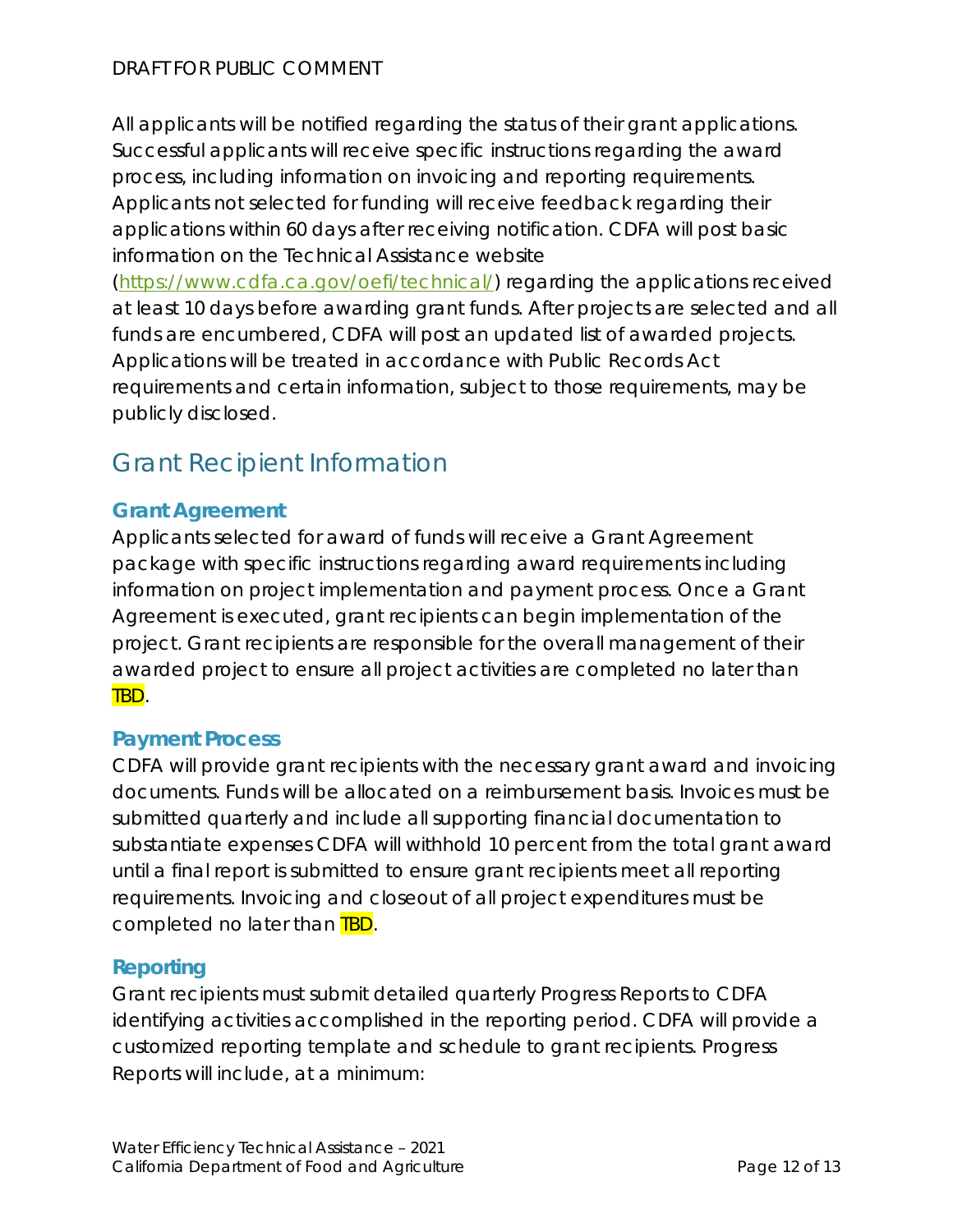#### DRAFT FOR PUBLIC COMMENT

- Total number of individuals assisted.
- Information of farmers assisted.
- Number of individuals assisted who identify as SDFRs and/or farms 500 acres or less.
- Costs associated with assisting SDFRs.
- Number of irrigation assessments conducted.
- Total number of irrigation water management (IWM) assessments conducted.
- Total number of pump efficiency tests conducted.
- Total attendance at in-person and online water efficiency and/or nutrient management workshops and trainings.
- Links and or files for digital training materials that have been created.
- Links to translated files or digital training materials that have been created.

For auditing purposes, recipients are required to maintain detailed technical assistance records on-site.

#### **Critical Project Review**

Grant recipients must agree to a Critical Project Review and audit during the project term to verify project progress as reported in Progress Reports submitted to CDFA, including number of farmers assisted. If it is determined by CDFA from the Critical Project Review that at that time the grant project is not meeting and is unlikely to meet certain milestones, CDFA has the right to terminate the Grant Agreement pursuant to the Terms and Conditions of the Grant Agreement. If the grant is terminated and has incurred any costs during the term, the Grantee must return any previously reimbursed funds. Termination may result in forfeiture by the grantee of any funds retained pursuant to 10 percent retention policy. Critical Project Review may be completed through an auditing process.